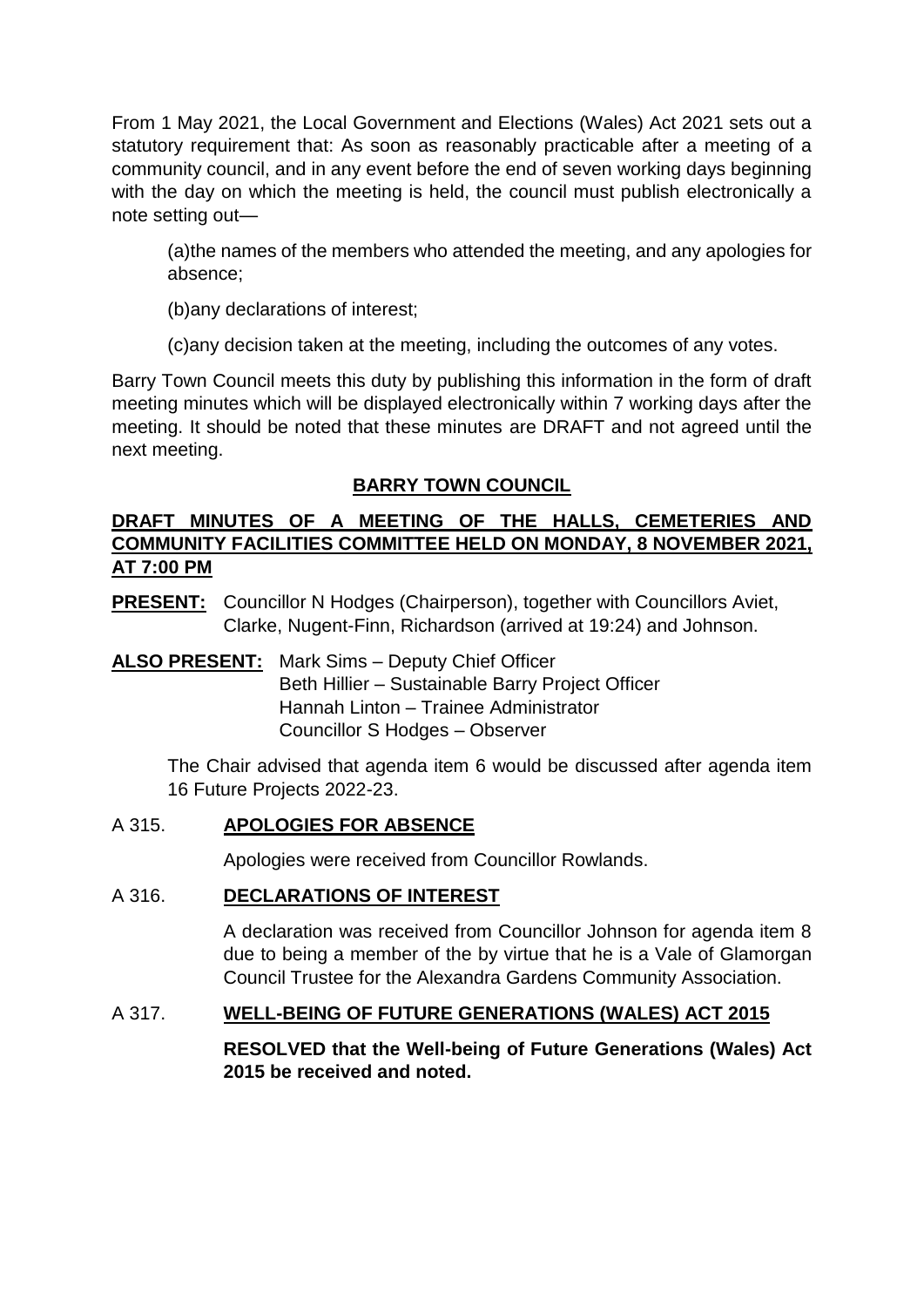# A 318. **TO APPROVE THE MINUTES OF A MEETING OF HALLS, CEMETERIES AND COMMUNITY FACILITIES COMMITTEE HELD ON 6 SEPTEMBER 2021**

Councillor Richardson noted on page 409 that an additional sentence to be added to her comment, that being 'could be deemed responsible in the event of any incident that occurred on the premises as we are the building's owners, and subsequently we could be subjected to negative press.'

## **RESOLVED:**

- **1) That the minutes be amended to include the additional sentence on Councillor Richardson's comment on page 409.**
- **2) That the minutes of the meeting of Halls, Cemeteries and Community Facilities Committee held on 6 September 2021 be approved and signed as a correct record once amendment had been made.**

## A 319. **BUDGET MONITORING REPORT SEPTMEBER 2021**

A report was provided to members with the Committee's income and expenditure in the 2021/22 financial year as at the end of September 2021.

**RESOLVED that the Budget Monitoring Report for September 2021/22 be received and noted.** 

# A 320. **CEMETERY FEES AND CHARGES 2022/23**

The Deputy Chief Officer provided the report to request that members give consideration to, and review the Cemetery fees and charges for the financial year, 1 April 2022 to March 2023. The Council's decision with regards to Porthkerry Cemetery would be forwarded to the Vale of Glamorgan Council to advise them of the proposed increase for the Cabinet's consideration. He also noted that the percentages would be increasing and the costing should match and suggested a 3% or 5% increase.

Councillor Johnson noted he would be happy to increase the Cemetery fees by 3% in line with inflation.

Councillors Clarke and Nugent-Finn seconded the suggestion of a 3% rise.

The Chair queried the Columbarium's 20-year lease and noted the burial plot lease is 70 years, he noted that increasing the lease years may encourage people to use the Columbarium and to move away from the 20-year lease in the future.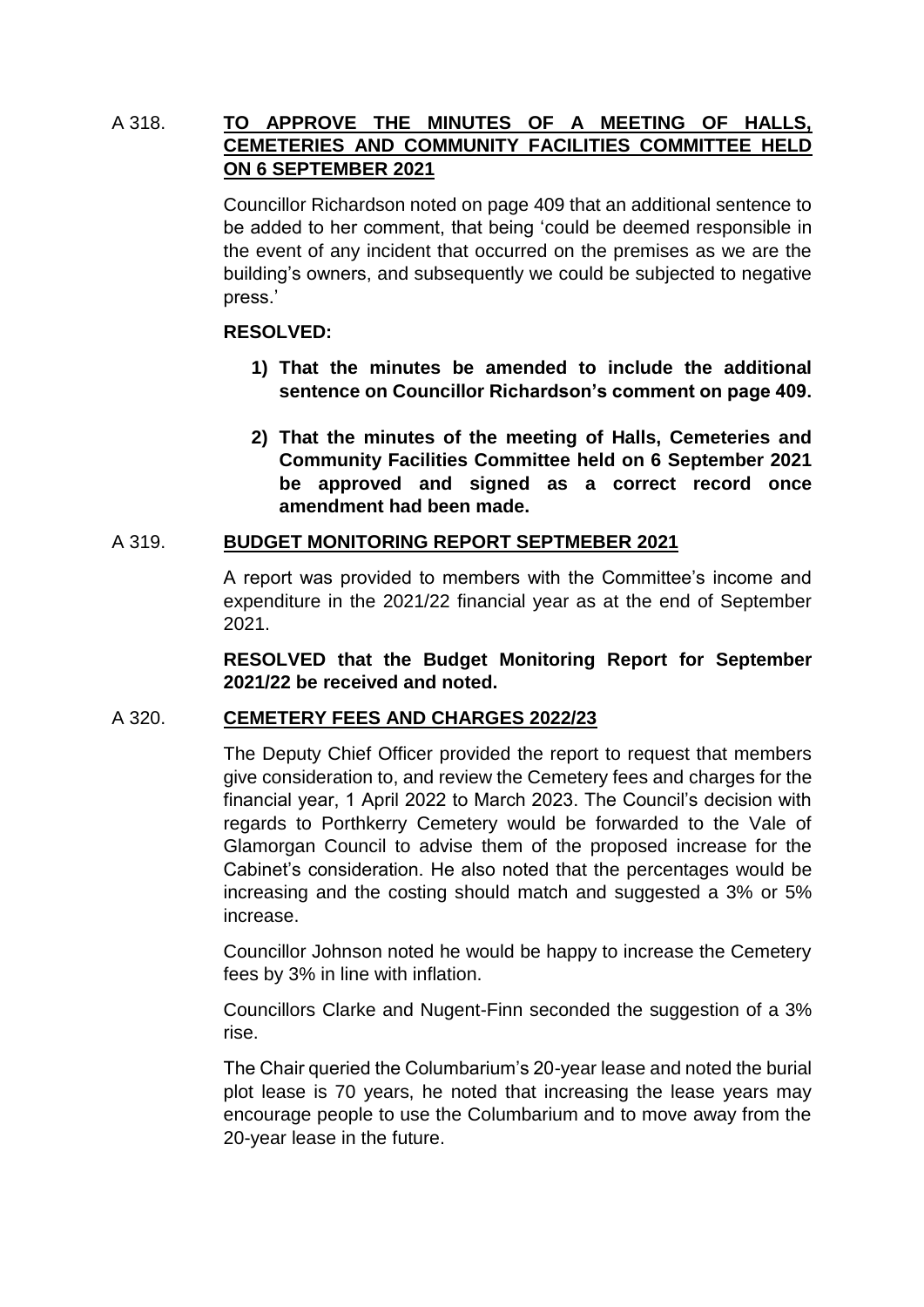The Deputy Chief Officer suggested that Council look into other Cemetery facilities across the UK with similar cremated remain structures to see what the lease years are.

Councillor Johnson agreed with the Deputy Chief Officer and noted that the short lease on the Columbarium may be the reason behind the small amount of interments into the structure. He also suggested that a report be provided to a future meeting of the next Halls, Cemeteries and Community Facilities Committee.

The Chair recommended suggesting the same increase of 3% to the Vale of Glamorgan Council for the Porthkerry Cemetery fees and charges 2022/23.

Councillor Johnson agreed with the suggestion of a 3% increase for Porthkerry Cemetery and noted a wider discussion was needed with the Vale of Glamorgan Council over future burials.

The Deputy Chief Officer stated that the improvement fee is only included in the increased price for Merthyr Dyfan Cemetery.

Councillor Johnson commented that Barry Town Council manage Porthkerry Cemetery and the Vale of Glamorgan Council as owners could also look into an improvement fee moving forward.

**RECOMMENDED: To the Meeting of the Finance, Policy and General Purposes Committee to be held on 22 November 2021 that an increase of 3.0% be made to the cemetery interment fees, exclusive rights of burial fees and memorial fees with NO increase to the other burial fees e.g. Babies Memorial Garden plaques, Garden of Remembrance plaques and Octagonal Planter plaques, Sanctum Panorama Columbaria, searches, duplicate deeds, transfer deeds, use of chapel etc.**

#### **RESOLVED:**

- **1) That the Vale of Glamorgan Council is advised of the proposed increase in the Porthkerry Cemetery fees and in particular the increase in the excavation charges (the excavation charge is a non-negotiable charge).**
- **2) The Facilities and Cemeteries Manager be requested to investigate with other cemeteries and provide a report on costings relating to the Columbarium Sanctum Panorama to a future meeting of the Committee.**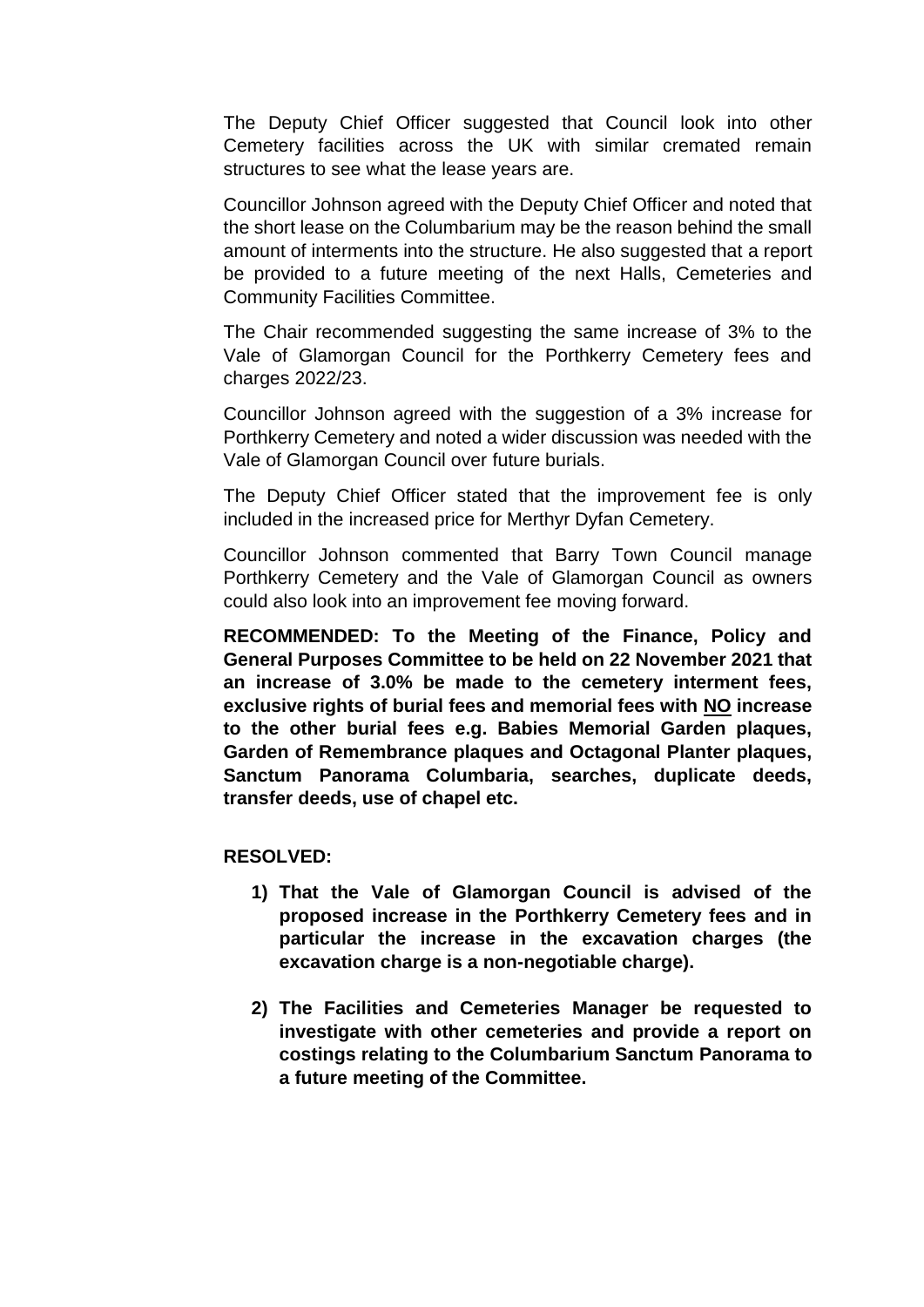## A 321. **PIONEER HALL & CEMETERY APPROACH COMMUNITY CENTRE CHARGES 2022/23**

The purpose of the report was to request members give consideration to, and review the hire charges at, the Pioneer Hall and the Cemetery Approach Community Centre for the financial year, 1 April 2022 to March 2023.

The Chair agreed with the proposal of no increase to the fees for the hire of the Pioneer Hall and the Cemetery Approach Community Centre.

Councillor Clarke and Nugent-Finn agreed with no increase to the fees.

**RECOMMENDED: To the Meeting of the Finance, Policy and General Purposes Committee to be held on 22 November 2021 that no increase be made to the prices at the Pioneer Hall and the Cemetery Approach Community Centre thereby retaining the hourly charges as £10 per hour and £20 per hour respectively and the Children's Party package to £60.**

# A 322. **MERTHYR DYFAN CEMETERY – ENVIRONMENTAL IMPACT AND SUSTAINABILITY PROJECT REPORT**

The purpose of this report was to provide information to members regarding the current processes and biodiversity of Merthyr Dyfan Cemetery and recommend areas for development and potential future projects.

The Sustainable Barry Project Officer noted that the report took a holistic view and stated how we can manage resources and events at Merthyr Dyfan Cemetery. She continued to illiterate the suggestions within the report for the future of Merthyr Dyfan Cemetery and the long term view of what Merthyr Dyfan Cemetery could provide to Barry in regards to its biodiversity. The Sustainable Barry Project Officer stated that any suggestions can be noted in a report for recommendations going forward and suggested herself, that the Cemetery could provide a biodiversity champion within the team members.

Councillor Clarke queried whether a report could be completed to include comparisons over the last 15 years on the Merthyr Dyfan Cemeteries biodiversity, which can show whether it has become better, worse or stayed the same. He also stated that a report such as this can provide information regarding what biodiversity is no longer at the cemetery which can now be replaced in the future.

The Sustainable Project Officer noted that the current biodiversity survey did not have a clear representation on what Merthyr Dyfan Cemetery's biodiversity currently stands, the report was completed over one site visit and noted, for a clear representation the site visit would consist over a few days across all areas of the Cemetery.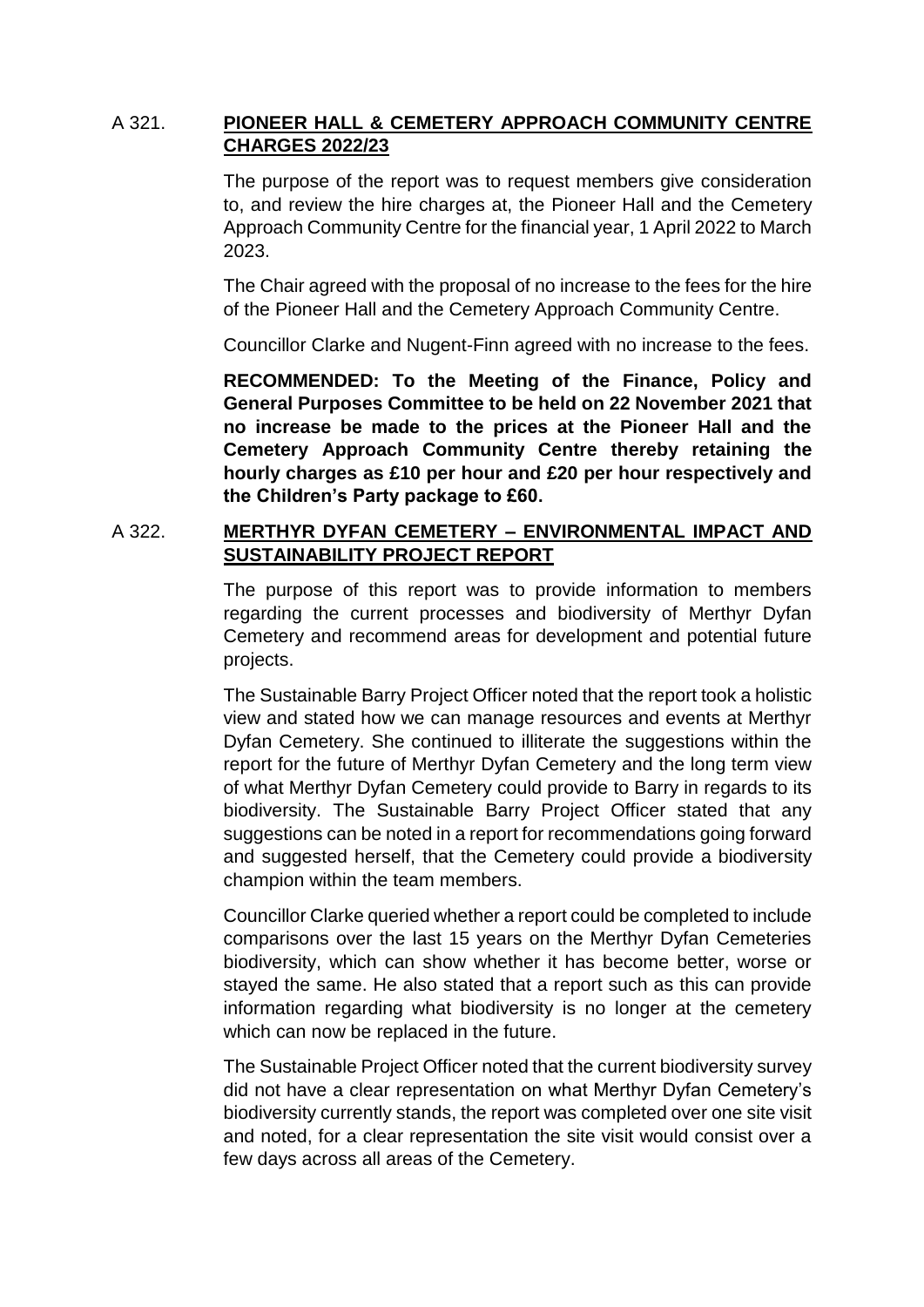Councillor Clarke questioned the Sustainable Barry Project Officer on what she thought would be best suggestion for a quick non-expensive option to go ahead with currently/straight away.

The Sustainable Barry Project Officer noted that reptiles and amphibians in regards to the rock pool would be a quick and non-expensive option which would create a new habitat in the wet area which helps the Cemeteries biodiversity. She noted that the Cemetery could utilise the rock material that had been dug up for burial plots for the rock pool base with the sheeting material being inexpensive to purchase.

Councillor Clarke suggested it was important to look into when it would be best for different animals/species and create a calendar of when works in different areas should be completed.

The Sustainable Project Officer agreed with Councillor Clarke's suggestion of a calendar which indicates the best time of year for what animals/species.

Councillor Johnson stated that the report provided was good and interesting and agreed with Councillor Clarke's suggestion. He noted that the budget for would need to be looked at and could work together with Sustainable Barry Working Party in collaboration for this would help different projects and funding. Councillor Johnson also noted that the Sustainable Barry Project Officer can contact different Nature Partnerships for help with creating a timetable and costings for different projects.

The Chair continued to note that in 25-30 years, Merthyr Dyfan Cemetery may no longer be a working Cemetery. With that, he also stated that he visited a closed/full Cemetery which continued now as a Cemetery 'Park' that volunteers and organisations maintain without disturbing the headstones. The Chair suggested a plan to be produced for Merthyr Dyfan Cemetery to continue once closed/full to remain a Cemetery Park, so that the land won't be disturbed and built on. He also pointed out the suggestion in the report of Solar Panels, and noted that it was a great idea but would have to be utilised and not take over areas within Merthyr Dyfan Cemetery.

Councillor Johnson concurred and suggested obtaining costings and timescales for the potential Solar Panel project.

The Deputy Chief Officer suggested contacting Lapitar to create a report on costings and viability within the Cemetery and the existing structure.

The Chair noted that there were no headings under the budget report for this type of project.

Councillor Johnson suggested placing a bid to the Finance, Policy and General Purpose Committee for this project and noted that the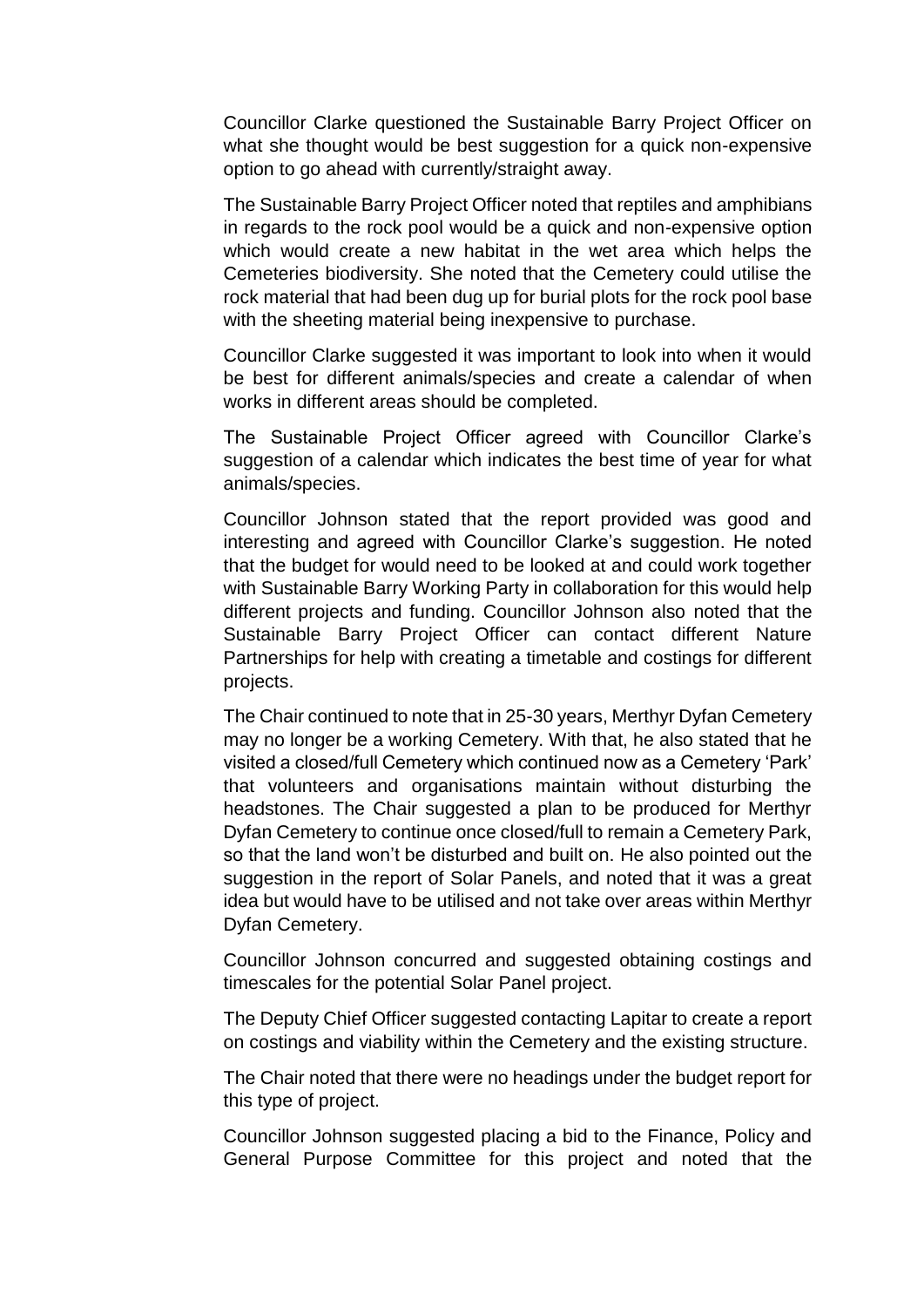Committee had time to put the request forward without rushing decisions.

Councillor Nugent-Finn stated that there would surely be funding available for a Solar Panel project and noted she would be happy to look into funding options for this project.

### **RESOLVED:**

- **1) That the Sustainable Barry Project Officer create a biodiversity action plan as to when projects would be best to complete with costings for the projects; Rock Pool, Bee Bank, Solar Panels and Recycling Bins, and report to the next Halls, Cemeteries and Community Facilities Committee on 17 January 2022.**
- **2) That Councillor Nugent-Finn look into funding options for the Solar Panel project.**

## A 323. **TRANSFER OF EXCLUSIVE RIGHT OF BURIAL (1266-1283 INCLUSIVE)**

**RESOLVED that the Transfer of Exclusive Right of Burial (1266- 1283 inclusive) were granted to those named on each transfer request.** 

## A 324. **GRANTS OF EXCLUSIVE RIGHT OF BURIAL (13827-13845 INCLUSIVE)**

**RESOLVED that the Grants of Exclusive Right of Burial (13827- 13845 inclusive) were granted to those named on the interment forms.** 

### A 325. **DATE OF NEXT MEETING**

**RESOLVED that the next meeting of Halls, Cemeteries & Community Facilities Committee is scheduled for 17 January 2022 at 7pm.** 

### A 326. **EXCLUSION OF PRESS AND PUBLIC**

**RESOLVED that in accordance with section 1(2) of the Public Bodies (Admission to Meetings) Act 1960, in view of the confidential nature of the business about to be transacted, it is advisable in the public interest that the press and public are excluded from the remainder of the meeting.**

### A 327. **CEMETERY FENCING**

A report was provided to members of the Halls, Cemeteries & Community Facilities Committee with an update as to the complaint from the resident at St. Teilo Avenue.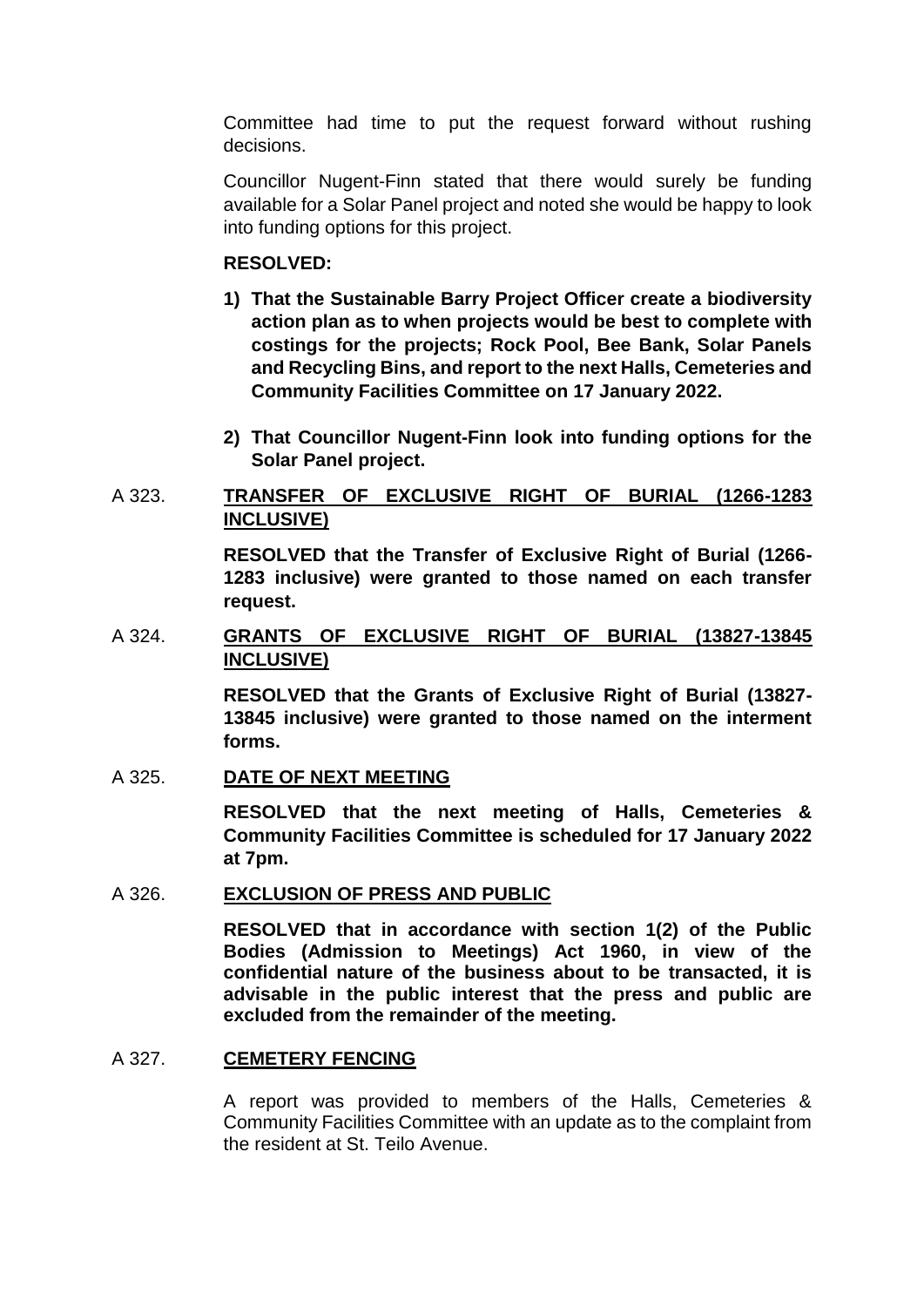The Chair began the discussion by noting a number of the members and Council Team had a site visit and viewed the improvements that had already happened at the site. He also highlighted that the report obtained the costings to remove the external fencing to be replaced.

Councillor Johnson suggesting asking the Ward Councillors their opinion on this matter.

The Chair concurred and suggested recommending to defer the decision for local members to make their opinion known.

#### **RESOLVED that the decision on the Cemetery Fencing be deferred for the Ward Members to make their opinions known on this matter.**

#### A 328. **HERITAGE NOTICE BOARD**

The chair noted that two boards were provided in the report, one being the timeline bard and the other being the plaque to honour Jimmy Wilde, the 5th famous plaque board to be erected in Merthyr Dyfan Cemetery. He noted a few corrections on the boards need amending but agree with the quotes provided on the boards.

Councillor Johnson offered to proof read the Welsh translations on both the timeline board and Jimmy Wilde's plaque.

The Chair concurred and noted that Hook Signs seemed to be the best option for creating the boards, he continued to query whether the discount for plaques on the report could be added to future plaque that will inevitably be needed.

The Deputy Chief Officer stated that Hook Signs usually ordered in the plaques for our famous notice boards, and noted that the Committee might be able to have the plaques ordered in bulk before printing to obtain the discount provided on the report.

The Chair agreed that the plaque boards should be ordered in bulk for future use if possible, and also request about the repair costs for the boards.

#### **RESOLVED:**

- **1) That the Committee agreed to order plaques from Hook Signs and enquire whether they can be ordered in bulk and stored.**
- **2) That the Committee enquire the costings for repairs from Hook Signs.**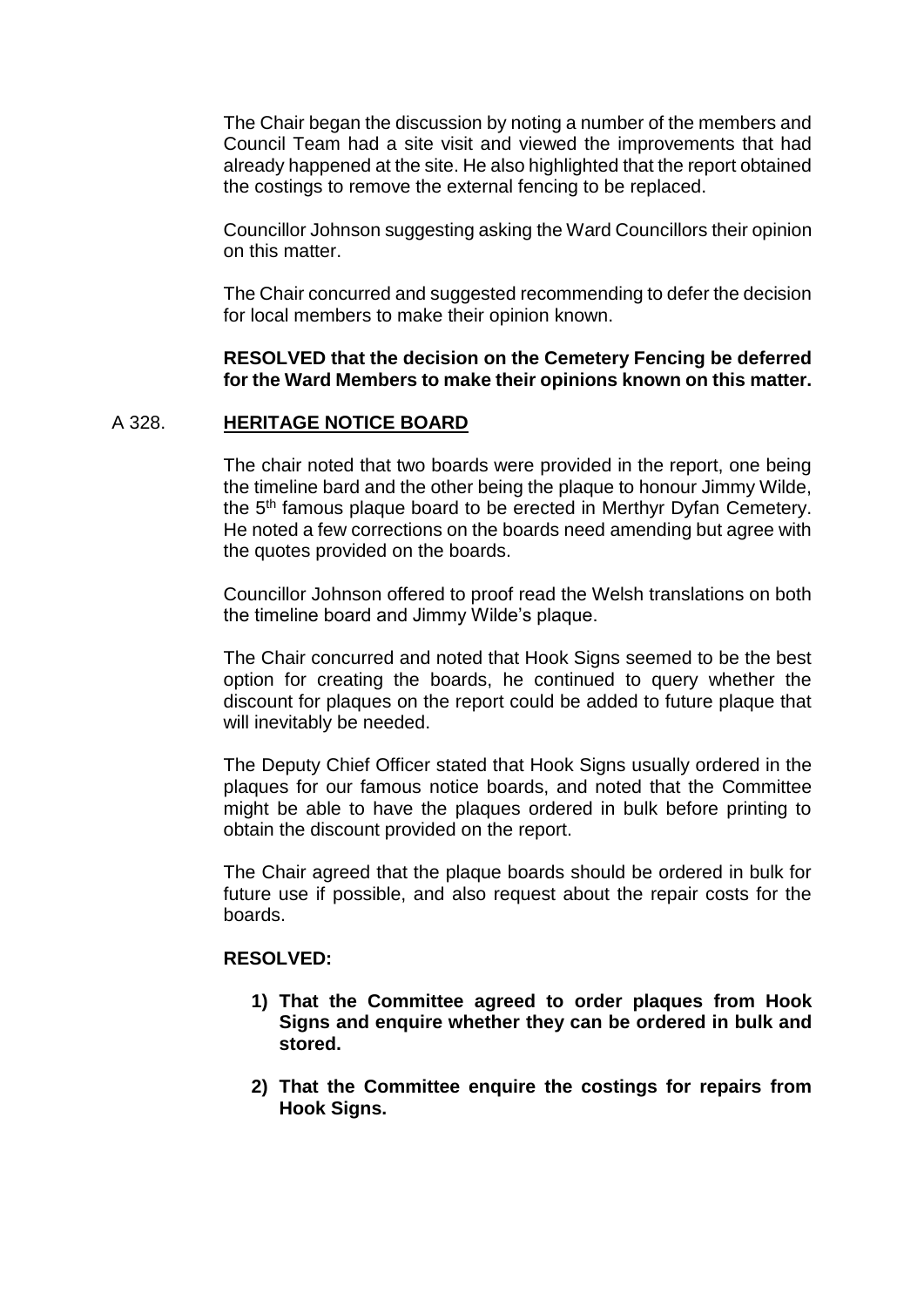#### A 329. **FUTURE PROJECTS 2022-23**

#### **1) Kubota's**

The report was provided to members of the Halls, Cemeteries & Community Facilities Committee with proposals of projects to be considered I respect of the Cemeteries and Halls plans for 2022 – 2023.

The Deputy Chief Officer noted that the Kubota's had become more expensive to keep repairing with the ages ranging from 7 years to 16 years old, and queried whether the members wanted to agree to replace all 3 Kubota's at once or separately.

The Chair noted that the Halls, Cemeteries & Community Facilities Committee had only £21,000 in the Plant and Machinery Reserve and the total cost to have the 3 Kubota's replaced would be £25,000. He suggested having the 3 Kubota's replaced and use most of the Plant and Machinery Reserve to help towards the cost and request £10,000 'new money' in the draft budget 2022/23.

The Deputy Chief Officer suggested replacing the oldest 16-year old Kubota now and consider replacing the second in 2024/5, this would leave a year in between the cost of the replacements. He noted that this would leave the reserves intact for other machinery replacement/repairs.

Councillor Johnson agreed to replacing the oldest Kubota using the Reserve and Recommend this to the Finance, Policy and General Purposes Committee. He also noted the need for a management plan for the assessment of Cemetery machinery for the Facilities and Cemeteries manager to complete, then to have an agreement in place to replace the next oldest Kubota in 2024/5.

**RECOMMENDED: To the Meeting of the Finance, Policy and General Purposes Committee to be held on 22 November 2021 that an amount of £9,200 be released from the Plant and Machinery Reserve this financial year to purchase a Kubota G2160 Ride on Mower to replace the oldest Kubota ride on mower being part exchanged.**

**RESOLVED: That the Facilities and Cemeteries Manager undertake a comprehensive assessment of all cemetery equipment and produce a 10 Year Cemetery Equipment Replacement Plan to be submitted to a future meeting of the Committee for consideration and agreement to include replacing the other Kubota's in 2024/25 and 2026/27.**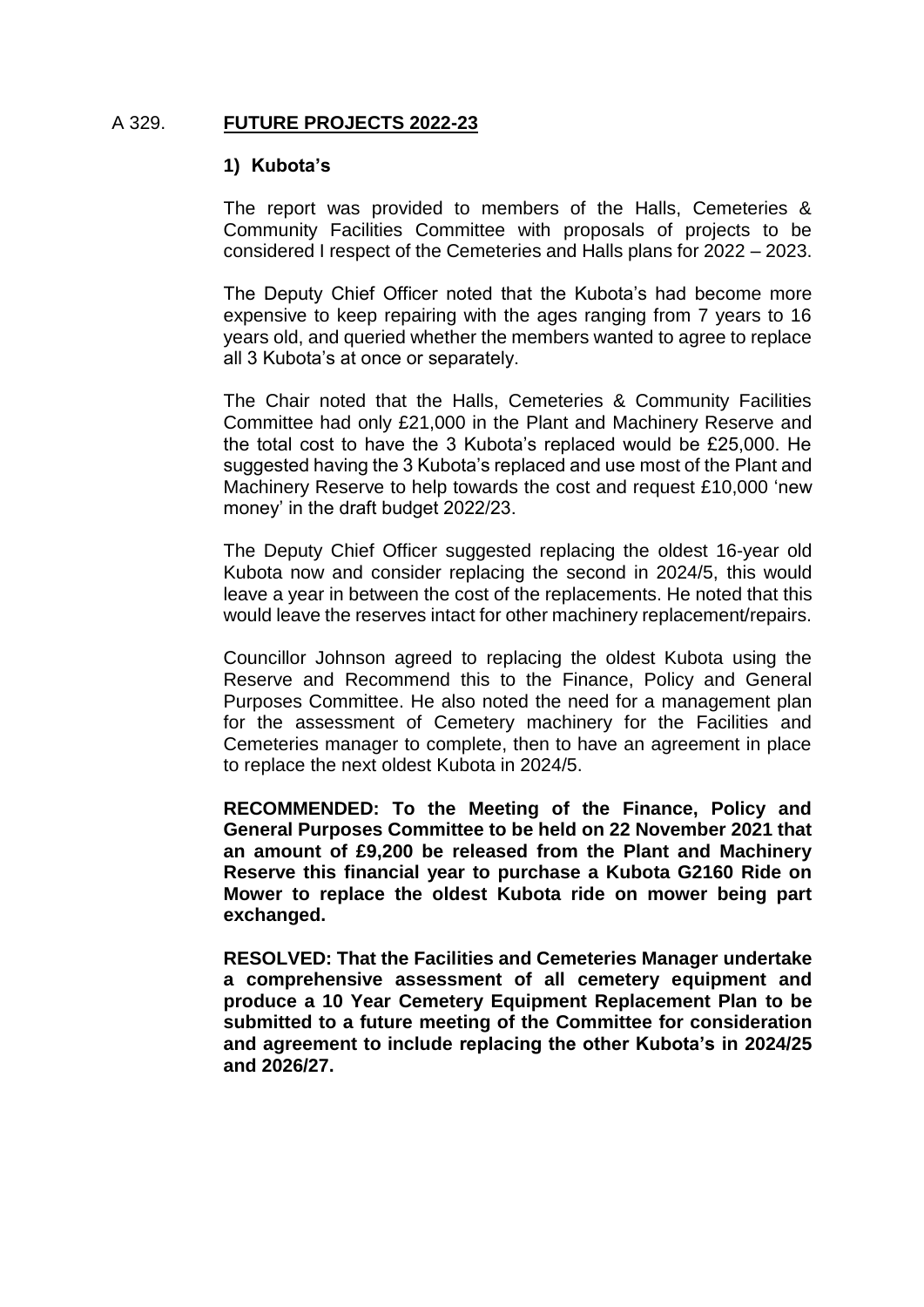## **2) Cemetery Roads and Paths Improvements**

The Chair noted that more areas of roads and paths around Merthyr Dyfan Cemetery needed improvements, with more funding needed to complete the improvements.

Councillor Johnson noted that included in the 2022/23 draft budget for Cemetery Roads Improvements was currently £20,000 and would need to be increased to £22,500.

The Chair agreed with the increase to £22,500 and that it be recommended to the Finance, Policy and General Purposes Committee.

**RECOMMENDED: To the Meeting of the Finance, Policy and General Purposes Committee to be held on 22 November 2021 that the Special Projects/Cemetery Roads Improvements expenditure budget for 2022/23 be increased from £20,000 to £22,500.**

### **3) Bench Programme**

The Chair stated that the current budget for the programme was £2,000 and suggested to the Committee of increasing the budget to £4,000 to help replace and create and accelerate the production of new benches.

**RECOMMENDED: To the Meeting of the Finance, Policy and General Purposes Committee to be held on 22 November 2021 that the Special Projects/Cemetery Benches expenditure budget for 2022/23 be increased from £2,000 to £4,000.**

### **4) Chapel**

The Chair noted that the costings needed to be confirmed for the inspection of the Chapel, which proved hard to make a decision on the recommendation from the report.

The Deputy Chief Officer suggested to members deferring the decision until the next Halls, Cemeteries & Community Facilities Committee meeting on Monday 17 January 2022 when costings have been obtained.

Councillor Johnson agreed that waiting for the costings for the inspection as it would provide a better idea of the amount to request in future budgets.

**RESOLVED that the decision on the Chapel inspection be deferred until costings are obtained for the next Halls, Cemeteries & Community Facilities Committee being held on 17 January 2022.**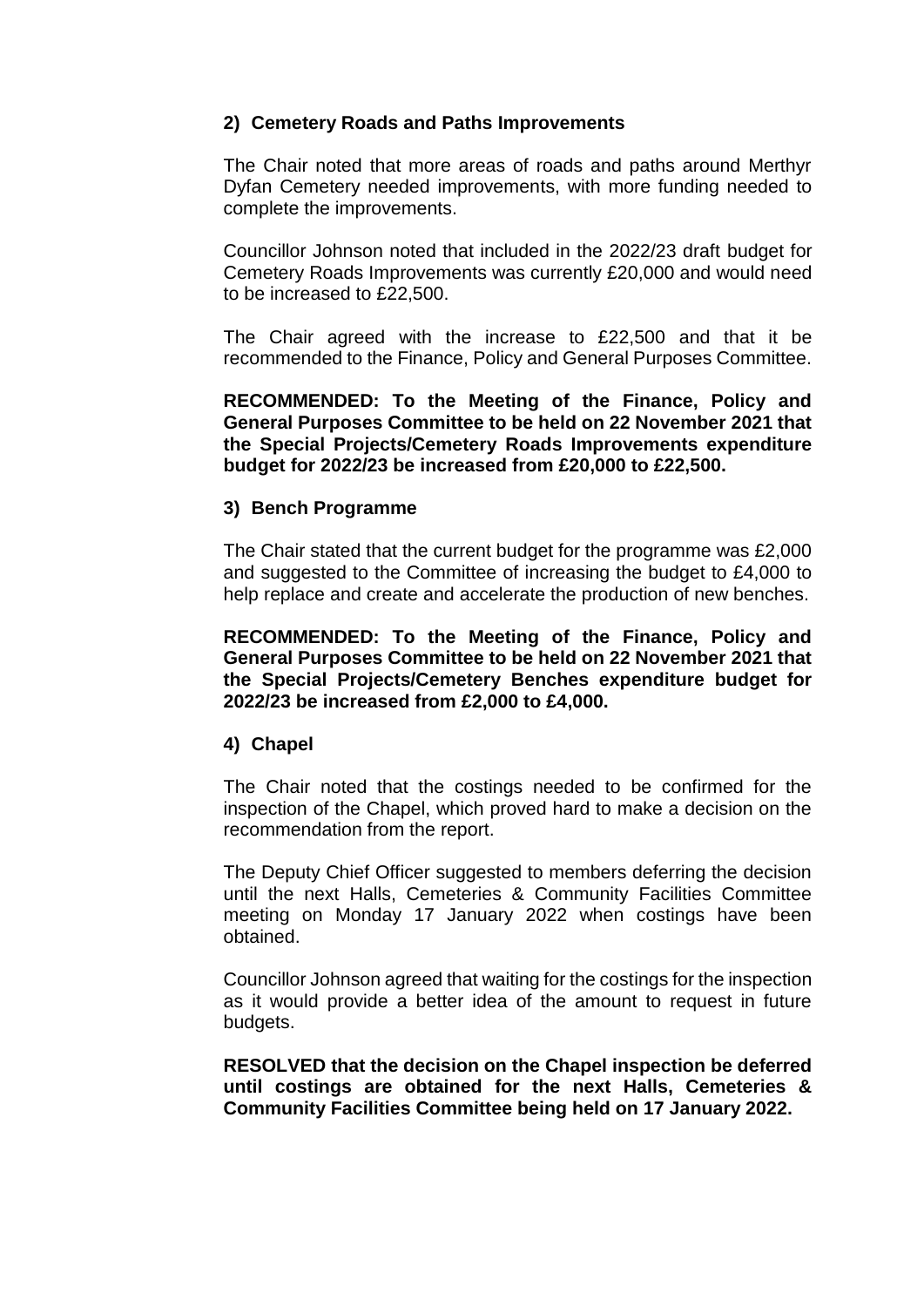## A 330. **DRAFT HALLS, CEMETERIES AND COMMUNITY FACILITIES COMMITTEE ESTIMATES FOR 2022/23**

Members were provided with the draft estimates for 2022/23.

Councillor Johnson noted the difference in the salaries for the Cemetery compared to the previous year 2020/21, also noted the salaries for the Cemetery Approach Community Centre had decreased from the previous year.

The Deputy Chief Officer explained that the difference between to the increase and decrease was that the position of Gardener was originally inputted with the budget for Cemetery Approach Community Centre, when in fact the Gardener worked more with the Cemetery and made more sense to incorporate the Gardener salary with the Cemetery budget.

Councillor Johnson asked for a note to be added to the report to explain the reasoning's behind the differences in budgets.

The Deputy Chief Officer ensured he would include a note to present to the Finance, Policy and General Purposes Committee.

**RECOMMENDED: To the Finance, Policy and General Purposes Committee meeting being held on 22 November 2021 as confirmation of the Halls, Cemeteries & Community Facilities Committee requirements for the 2022/2023 financial year.**

**RESOLVED that the Deputy Chief Officer include a note regarding the adjustments in the Cemetery Approach Community Centre/Salaries and the MD Cemetery/Salaries in the draft budget for 2022/2023.**

### A 331. **PORTHKERRY CEMETERY UPDATE**

The Chair noted that an update was still required from the Vale of Glamorgan Council as to what they would like to continue with and also stated he defends the triple costings for the Porthkerry fees.

**RESOLVED that the report on Porthkerry Cemetery Update be received and noted.** 

#### A 332. **MERTHYR DYFAN CEMETERY UPDATE**

The Chair began by congratulating the members, officers and all staff involved on the success of the three awards, with a Silver awarded by the Bereavement Charter, The Heritage Award for Merthyr Dyfan Cemetery and retaining the Green Flag status for Merthyr Dyfan Cemetery.

Councillor Johnson noted that the end of term for this Council was fast approaching and would be ideal to have all the improvements that have been made and what has happened in the time period since members of this committee were appointed listed.